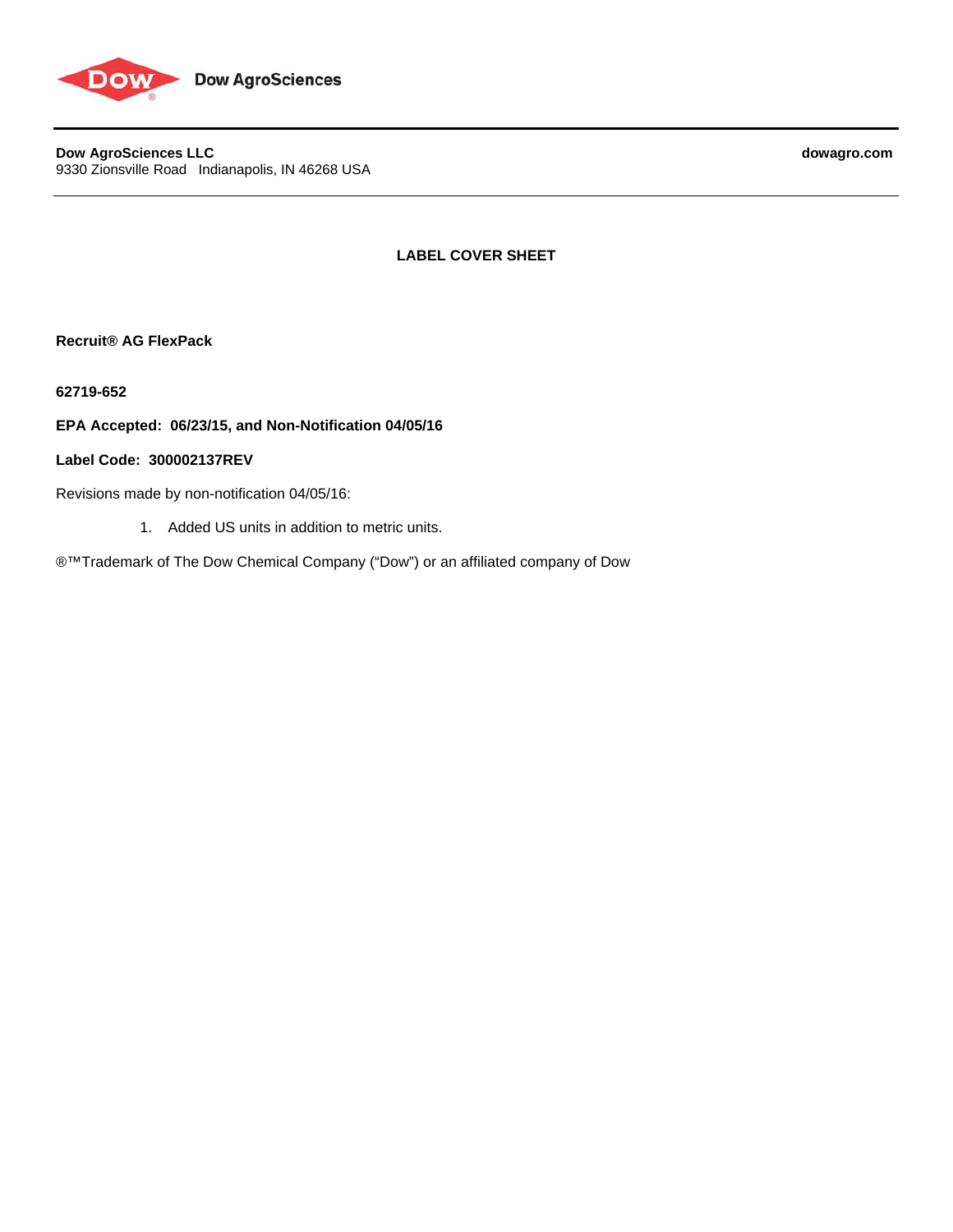A termite bait for use as an above-ground delivery system for elimination of subterranean termite colonies

| Active Ingredient: noviflumuron 0.5% |  |
|--------------------------------------|--|
|                                      |  |
|                                      |  |

#### Notice: Read the entire label. Use only according to label directions. Before using this product, read Warranty Disclaimer, Inherent Risks of Use and Limitation of nedies at end of label booklet. Recruit AG FlexPack termite bait must and the entire label. Use only according to label Inspection of Structures be the station of the station, care should **Terms and Conditions of Use**

# Keep Out of Reach of Children

Refer to label booklet Directions for Use.

EPA Reg. No. 62719-652 300002137

nemeates at end of laber bookiet.<br>In case of emergency endangering health or the environment involving this product, call 1-800-992-5994.

®Trademark of The Dow Chemical Company ("Dow") or an affiliated company of Dow

Produced for Dow AgroSciences LLC 9330 Zionsville Road Indianapolis, IN 46268

Do not contaminate water, food, or feed by storage or disposal. Pesticide Storage: Store in original container in a dry

storage area. Pesticide Disposal: Product not disposed of by use according to label directions should be wrapped in pape

# Do not tamper with bait material. Environmental Hazards

This product is highly toxic to aquatic invertebrates and possibly to fish. Do not allow the bait or its noviflumuron contents to be washed into a body of water containing aquatic life, such as a pond or stream. Do not use, handle or tamper

with the bait container in a manner inconsistent with this label.

# Directions for Use

It is a violation of Federal law to use this product in a manner inconsistent with its labeling. Read all Directions for Use carefully before applying.

# Storage and Disposal

and placed in a trash can. Container Handling: Do not break open, cut into or remove protective wrapper from product until ready for use.

If using the station hard cover, access to additional bait matrix at a specific target site may be provided by "stacking" stations with Recruit AG FlexPack one on top of another. Stations may be stacked during the initial installation or during a subsequent inspection if one-third to one-half of the bait matrix has been consumed and active feeding continues. Details of this process are provided in the Installation of Supplemental Stations with Recruit AG FlexPack section of this label. When feeding in the stations has stopped, the stations with Recruit AG FlexPack can be removed. Do not re-use Recruit AG FlexPack.

# Product Information

֕

Recruit® AG FlexPack™ termite bait is an above-ground station and delivery system for the Sentricon® System and may be used to eliminate subterranean termite colonies. Recruit AG FlexPack contains an insect growth regulator (IGR) noviflumuron that prevents successful molting and development of subterranean termites. This disruption of development causes a decline of the termite colony to the point where the colony can no longer sustain itself and is eliminated.

Recruit AG FlexPack is used against structurally damaging species of subterranean termites, including *Coptotermes*, *Reticulitermes*, and *Heterotermes* spp. Target sites for use of this product include interior and exterior surfaces of buildings and crawl spaces, fences, utility poles, decking, landscape decorations, trees, or other features that could be damaged by termite feeding and foraging activity.

When used alone as a control system, stations with Recruit AG FlexPack must be inspected on at least a quarterly basis so that bait remains available. Recruit AG FlexPack may also be used as a spot treatment without a specified inspection interval if used in conjunction with the in-ground installation of the Sentricon® System.

When Recruit AG FlexPack is used in conjunction with other termite control methods, including soil barrier treatments, an in-ground installation of Sentricon® must also be made. However, applications and treatments with other termite control methods in the areas through which termites must pass to reach an installation of Recruit AG FlexPack will prevent feeding and should be delayed until the entire baiting process is completed.

### Food Handling Establishments

Recruit AG FlexPack may be installed in both food and non-food areas of all types of food handling establishments, i.e., food service, food processing, and food manufacturing establishments. This includes restaurants, grocery stores, bakeries, bottling plants, canneries, meat and poultry processing plants, and grain mills.

## Inspection of Structures

Thorough inspection of the site to be protected is required to determine if subterranean termites are present and accessible. Treatment sites may include the interior and exterior surfaces of buildings and crawl spaces, fences, utility poles, decking, landscape decorations, trees, and other features that could be damaged by termite foraging and feeding activity.

Recruit AG FlexPack is effective only when applied to areas where termites are active and direct access to the station is possible. Installation of Recruit AG FlexPack does not attract termites. Areas suitable for placement of Recruit AG FlexPack include interior and exterior surfaces where:

- Live termites are visually observed in mud tubes or subsurface galleries:
- Feeding activity is detected using an acoustic emission detector or other detection technology; or
- Termite mud tubes, feeding damage, or emergence holes have recently appeared.

To inspect Recruit AG FlexPack, expose the bait matrix. If termites are active in the station and the matrix appears to be at least 1/3 to 1/2 consumed, a new station should be installed or a supplemental station should be added. If the bait matrix is degraded, it should be removed and replaced with a new station.

The surface area for installation of Recruit AG FlexPack should be large enough to allow the station to be firmly attached to the structure.

## Installation of Recruit AG FlexPack

The flexible station with Recruit AG FlexPack consists of a flexible package containing the bait matrix and two cover options, a hard cover or flexible cover. The cover allows for inspection of the bait station after installation. The flexible cover allows the station to fit in and around corners, over ornate molding and into smaller areas than the hard cover. The hard cover provides additional protection of the flexible station when needed. The hard cover option also allows for stations to be easily stacked and contains breakout points in the mounting surfaces surrounding the access window which may be removed to avoid damaging mud tubes or to provide better contact with the mounting surface.

If terms of the following Warranty Disclaimer, Inherent Risks of Use, and Limitation of Remedies are not acceptable, return unopened package at once to the seller for a full refund of purchase price paid. Otherwise, to the extent permitted by law, use by the buyer or any other user constitutes acceptance of the terms under Warranty Disclaimer, Inherent Risks of Use and Limitations of **Remedies** 

Termites may abandon a station that allows light, air movement, drying of the matrix, or invasion by ants or other predators. Proper attachment and sealing of the station housing to the structure is critical.

### Bait and Surface Preparation

1. Inspect the site to which the station with Recruit AG FlexPack will be attached to determine if the surface is suitable for attachment and best cover

- option. 2. Once suitable areas for placement are identified, some surface preparation may be necessary before installation of Recruit AG FlexPack. In areas where there are no obvious subsurface mud tubes, feeding damage, or emergence holes, but termite feeding activity is detected, holes approximately 3/8-inch in diameter may be drilled to intercept feeding galleries within the area to be covered by the bait station. Be careful not to scrape off or disturb surface mud tubes during the drilling process
- 3. Moisten the bait matrix before securing the station in place. To moisten, open the flexible station and add sufficient water or a sugar-containing sports performance drink to thoroughly moisten the bait matrix. Knead the matrix contents until the wetting agent has been fully absorbed. Once the wetting agent is absorbed, expose the bait matrix by creating access points for entry of termites in the flexible station. Regardless of whether installing the flexible station directly on to a target site or into the hard cover placed over a target site, the opened side with access points must be exposed and in contact with the mounting surface where termite activity is present.

# Installing the Flexible Station with the Flexible Cover

- 1. Break the mud tube or if necessary, drill 3/8" hole to intercept feeding galleries.
- 2. Affix the flexible station to the target site so that it sits over the opening in the mud tube or area of termite activity. Take special care not to crush or block the mud tube from entering the station. Suitable attachment materials include screws, tape, non-volatile adhesives, latex-based caulk, or other appropriate materials. (Note: Avoid use of adhesives or caulking materials with volatile solvents that can temporarily repel termites.)
- 3. Place the flexible cover over the flexible station so that the station is completely covered and affix

to site. As when affixing the station, care should be taken to not crush or block the mud tube from entering the station when affixing the cover.

#### Installing the Flexible Station with the Hard Cover 1. Break the mud tube or if necessary, drill 3/8" hole to intercept feeding galleries.

- 2. Affix the flexible station to the target site so that it sits over the opening in the mud tube or area of termite activity. Take special care not to crush or block the mud tube from entering the station. Suitable attachment materials include screws, tape non-volatile adhesives, latex-based caulk, or other appropriate materials. (Note: Avoid use of adhesives or caulking materials with volatile solvents that can temporarily repel termites.)
- 3. Align the back open side of the hard cover so that it fits over the installed flexible station. Ensure the entire flexible station is covered and secure the hard cover to the surface.
	- a. Appropriate use of breakout points where surface mud tubes intersect the edges of the hard cover will allow secure attachment without crushing the mud tubes.
	- b. Securely attach the hard cover to the structure. Suitable attachment materials include screws, tape, non-volatile adhesives, latex-based caulk, or other appropriate materials. (Note: Avoid use of adhesives or caulking materials with volatile solvents that can temporarily repel termites.) Apply adhesive caulking material to the surfaces of the hard cover which contact the mounting surface, but do so only after the final mounting position has been determined and, if necessary, breakout points have been removed. The method of attachment should not interfere with removing the cover to inspect the bait or add a supplementary station.
- 4. Alternatively, the hard cover may be installed first as in step 3 and the flexible station inserted after **installation** 
	- a. When mounting the hard cover to surfaces containing surface mud tubes, a segment of each tube within the area to be covered should be removed as described in Step 1. This opening provides termites with direct access to the bait when inserted into the cover.

## Inspection of Recruit AG FlexPack

If the entire contents of the bait station are consumed before replenishment, termites may forage elsewhere. When used alone as a control system, stations with Recruit AG FlexPack must be inspected on at least a quarterly basis. During inspection, check bait stations for secure attachment and proper seal to the mounting surface and reinforce if necessary.

## Installation of Supplemental Stations with Recruit AG FlexPack

Stations installed with the Recruit AG FlexPack hard cover can accommodate the addition of a supplemental station by "stacking" a new station on top of an existing one. Stacking allows uninterrupted feeding without disturbing the termites in the original station. Moisture may be added to the supplemental station before installation as described in the Installation of Recruit AG FlexPack section of this label.

- Remove the cover from the existing station. After moistening as noted in Step 2 of Bait Preparation,expose the bait matrix so termites can readily access the bait in the stacked station.
- Affix the new station and cover into place on top of the existing station and hard cover.

Up to two stations (original plus 1) may be stacked at one location. If it is necessary to continue baiting after two stations have been stacked, remove the second station. leaving the original station in place and add the new station on top of it.

Inspect supplemental stations as described in the Inspection of Recruit AG FlexPack section of this label.

### Terms and Conditions of Use

## Warranty Disclaimer

Dow AgroSciences warrants that this product conforms to the chemical description on the label and is reasonably fit for the purposes stated on the label when used in strict accordance with the directions, subject to the inherent risks set forth below. TO THE EXTENT PERMITTED BY LAW, Dow AgroSciences MAKES NO OTHER EXPRESS OR IMPLIED WARRANTY OF MERCHANTABILITY OR FITNESS FOR A PARTICULAR PURPOSE OR ANY OTHER EXPRESS OR IMPLIED WARRANTY.

### Inherent Risks of Use

It is impossible to eliminate all risks associated with use of this product. Lack of performance or other unintended consequences may result because of such factors as use of the product contrary to the label instructions abnormal conditions (such as excessive rainfall, drought, etc.), presence of other materials, the manner of application, or other factors, all of which are beyond the control of Dow AgroSciences or the seller. To the extent permitted by law, all such risks shall be assumed by the user.

### Limitation of Remedies

To the extent permitted by law, the exclusive remedy for losses or damages resulting from the use of this product (including claims based on contract, negligence, strict liability, or other legal theories), shall be limited to, at Dow AgroSciences' election, one of the following:

1. Refund of purchase price paid by buyer or user for product bought, or

2. Replacement of amount of product used.

To the extent permitted by law, Dow AgroSciences shall not be liable for losses or damages resulting from handling or use of this product unless Dow AgroSciences is promptly notified of such loss or damage in writing. To the extent permitted by law, in no case shall Dow AgroSciences be liable for consequential or incidental damages or losses.

The terms of the Warranty Disclaimer, Inherent Risks of Use, and Limitation of Remedies cannot be varied by any written or verbal statements or agreements. No employee or sales agent of Dow AgroSciences or the seller is authorized to vary or exceed the terms of the Warranty Disclaimer or Limitation of Remedies in any manner.

®Trademark of The Dow Chemical Company ("Dow") or an affiliated company of Dow

EPA accepted 06/23/15

be used in conjunction with a service provided by a pest management professional licensed by the state to apply termite control products.

# DOW Dow AgroSciences **Recruit AG FlexPack FRMITE RAIT**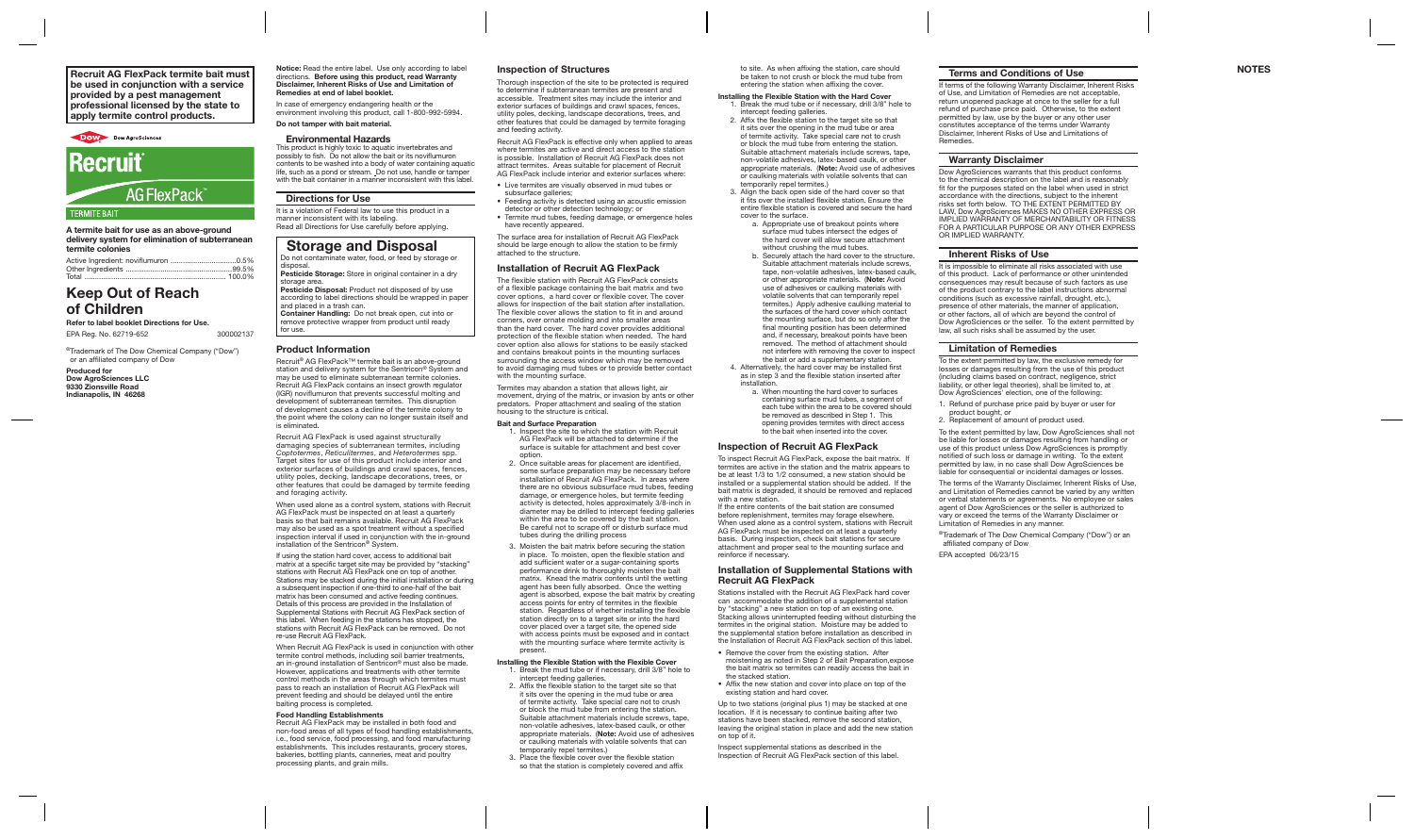Recruit AG FlexPack termite bait must be used in conjunction with a service provided by a pest management professional licensed by the state to apply termite control products.



**Dow AgroSciences Recruit AG FlexPack TERMITE RAIT** 

Active Ingredient: noviflumuron ..............0.5% Other Ingredients .....99.5%<br>Total 100.0% Keep Out of Reach of Children Refer to label booklet Directions for Use.

NET WEIGHT 3.5 OZ (100 GRAMS) EPA Reg. No. 62719-652 87200-WI-001 <sup>®</sup>Trademark of The Dow Chemical Company ("Dow") or an affiliated company of Dow Produced for Dow AgroSciences LLC 9330 Zionsville Road Indianapolis, IN 46268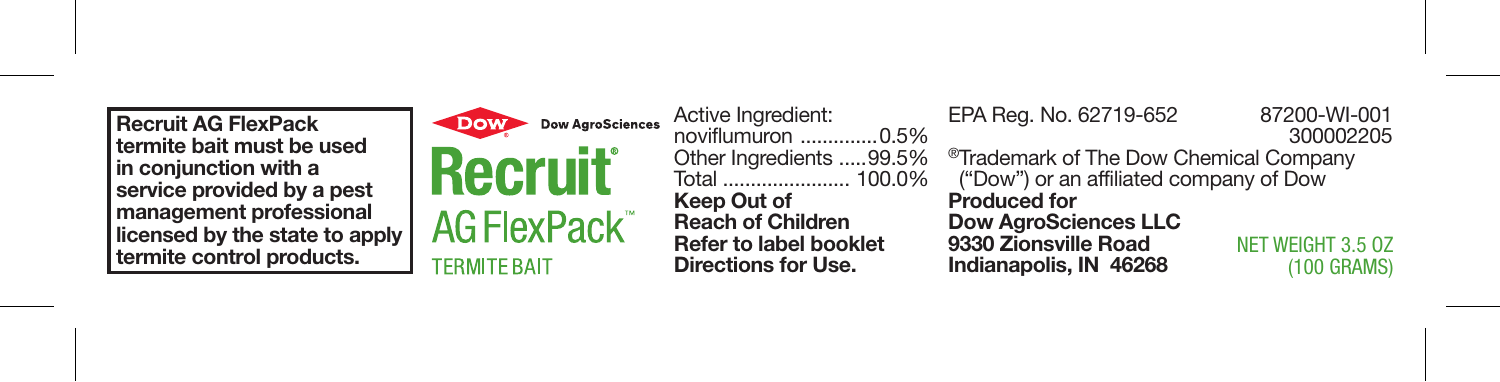# CUT HERE **MATER<br>TO ADD**<br>WATER<br>WATER TO ADD

ш